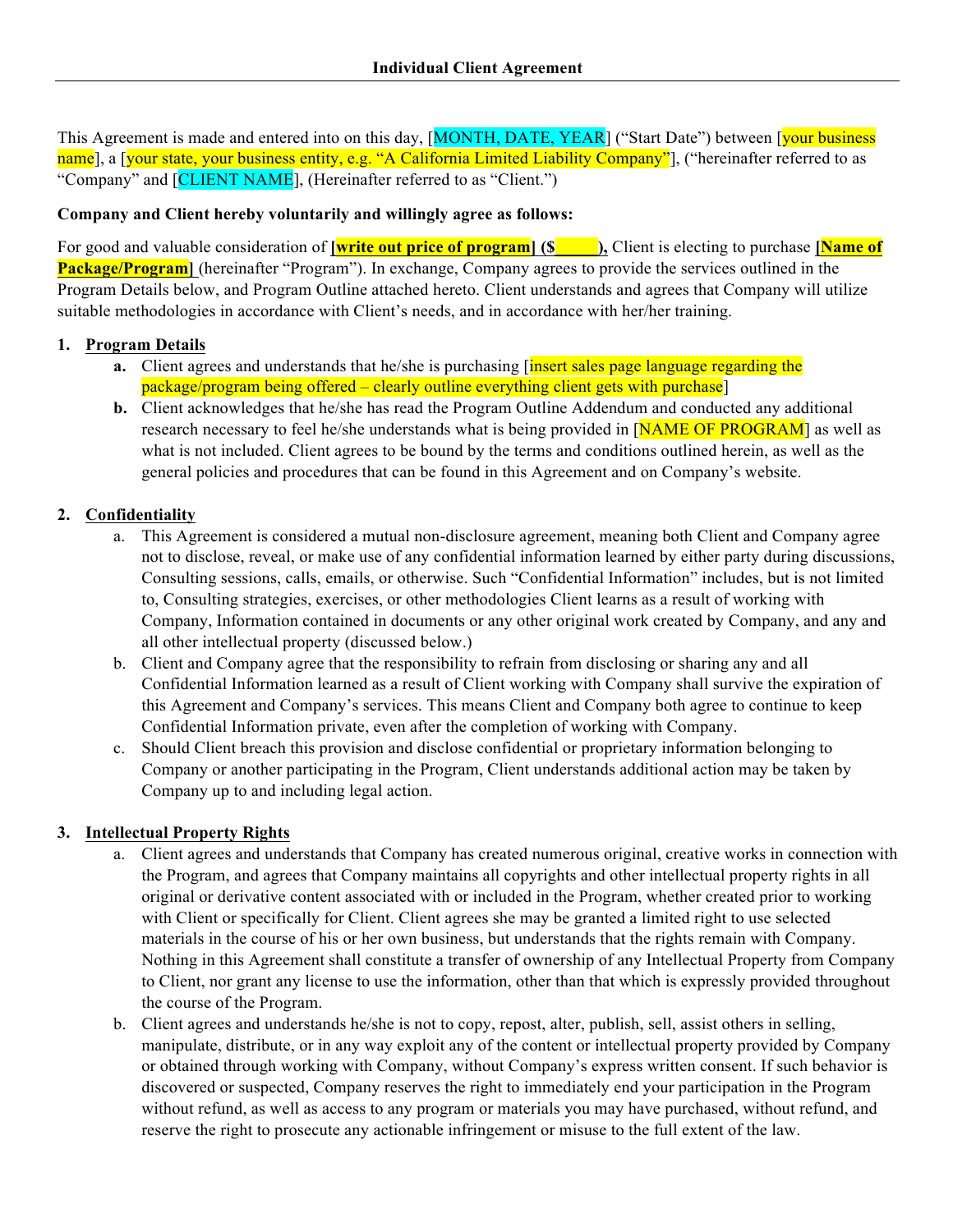c. **Licensee Rights: Company's Limited License to Client:** Client understands that in purchasing the Program, she/he is gaining access to view all content and information available as part of the Program, as well as any additional information or content shared with him/her by Company as she sees fit. Client understands this means he/she will have been granted a limited, revocable, non-transferrable license to read and use the information provided for use in his/her business and life, as instructed or allowed by Company. As a "Licensee," Client understands and agrees that Client will not: (a) Copy, edit, distribute, duplicate or steal any information or any Content obtained through Program without written permission by Company; (b) post, distribute, copy, steal or otherwise use any portion of the Program or its content without written permission by Company, and understand that any such use may constitute infringement, which may give rise to a cause of action against Client, (c) share purchased materials, information, content with others who have not purchased them, (d) **Client further acknowledges and understands that any such actions including but not limited to those outlined above will likely constitutes infringement and/or theft of our work, and a violation of this Agreement and United States Federal laws.**

## **4. Payment**

a. Client agrees to render payment via [PAYMENT TERMS – Visa, Paypal, etc.] and understands that the full purchase amount is due and payable upfront. Client agrees that absent an agreement regarding a payment plan with Company, he/she must complete payment in full before becoming entitled to any products or services included within Program.

## **5. Payment Plan:**

- a. If Company HAS offered Client a payment plan, all information regarding payment schedule is outlined in the attached **Payment Plan Addendum**. Should Client fail to make timely payments, or if additional payments are not able to be processed, Client understands: *(1) the reminder of the Program may be forfeited until payment is made; and (2) Client may owe a five percent (5%) late fee. A payment is to be considered late if not paid within fifteen (15) days of the date it is due. Accounts that have not been paid after 30 days may be turned over to collections, and the balance of Client's account will be come due and payable. If Client's account is turned over to collections, Client understands and agrees he/she is responsible for any and all fees accrued, in addition to the original account outstanding balance*.
- b. Company reserves the right to cancel or cease working with Client should he/she fail to make additional payments in accordance with the Payment Plan as agreed upon at the beginning of the Program. Should this occur, Client understands she is not entitled to a refund of funds already issues to Company in exchange for work completed thus far, and it is up to the sole discretion of Company whether Client is to have continued access to any materials made available to Client during the Program up until payments were missed.

### **6. Refund Policy**

- a. Company is not able to offer refunds once Client has purchased the Program. Client understands this provision, and agrees that he or she is not entitled to a refund once payment has been issued to Company.
- b. Client further agrees and understands that changing his/her mind about the Program, failing to follow through or understand the details of the Program, not experiencing the results he/she expected or desired, or experiencing any other similar situations does not entitle her to a refund.

### 7. **Indemnification**

a. Client agrees at all times to defend, fully indemnify and hold Company and any affiliates, agents, team members or other party associated with Company harmless from any causes of action, damages, losses, costs, expenses incurred as a result of Client's use of Program, as well as any third-party claims of any kind (including attorney's fees) arising from his/her actions as a direct or indirect result of Client's participation in Program. Should Company be required to defend herself in any action directly or indirectly involving Client, or an action where we decide Client's participation or assistance would benefit Company's defense, Client agrees to participate and provide any evidence, documents, testimony, or other information deemed useful by Company, free of charge.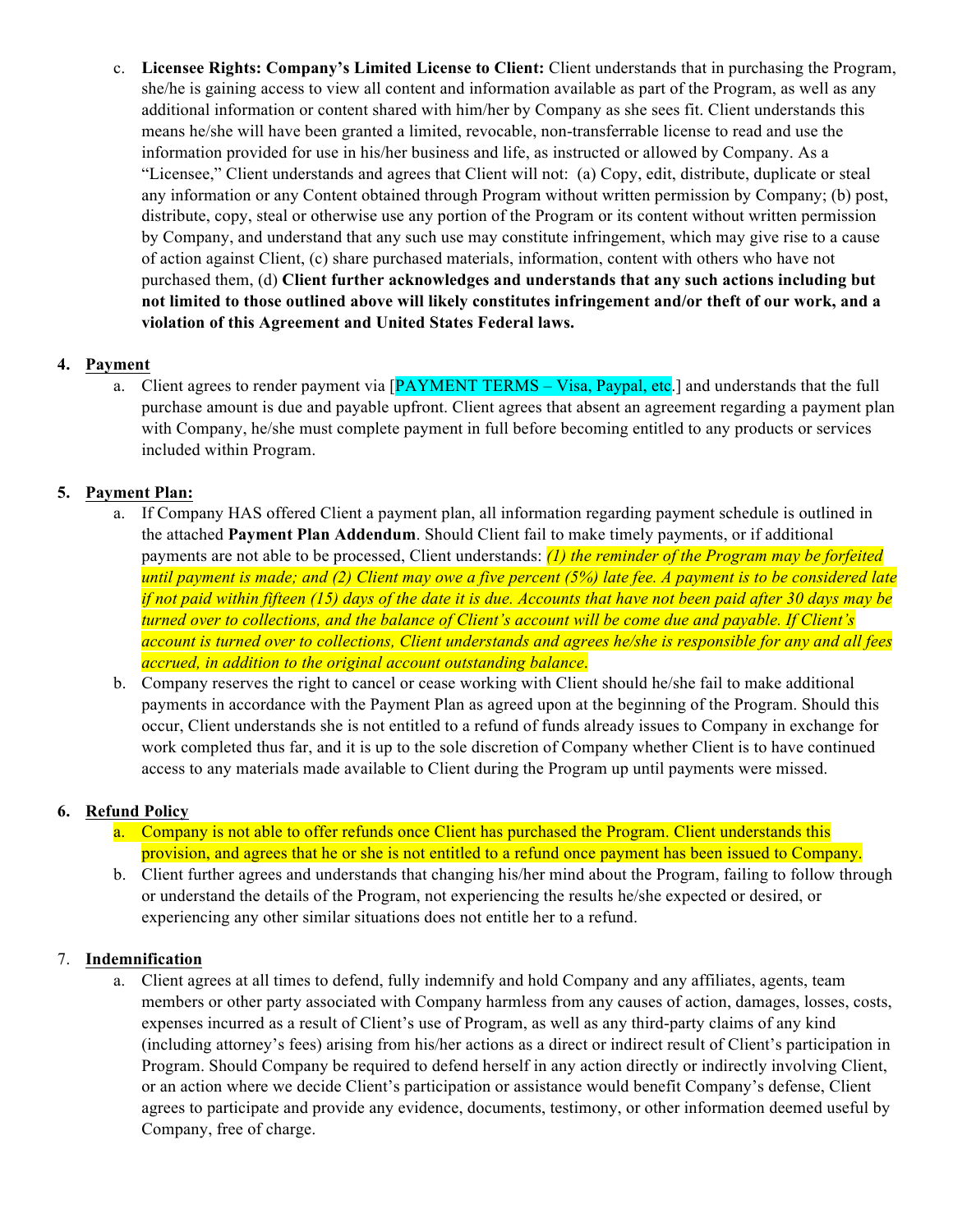## **8. Voluntary Participation**

**a.** Client understands and agrees that he/she is voluntarily choosing to enroll in Program and is solely responsible for any outcomes or results. While Company believes in her services and that Program is able to help many people, Client acknowledges and agree that **[your business name]** is not responsible nor liable to Client should Client sustain any injuries, incur harm, or encounter any negative ramifications. Client agrees that he/she is fully responsible for his/her health and well-being, including participation in Program and any results therein.

## **9. Disclaimer**

- a. Company cannot guarantee results of the Program, and cannot make any representations or guarantees regarding individual results. Client will hold Company and Program harmless if he or she does not experience the desired results.
- b. Client understands that all services provided by Company in connection with the Program being purchased are provided on an "as is" basis, meaning it is without any guarantees, representations, or warranties, including but not limited to warranties relating to quality, non-infringement, fitness for a particular purpose, merchantability, or expectation or course of performance. Client is choosing to purchase this Program and work with Company on a purely voluntary basis and does not hold Company or Program responsible should Client become dissatisfied with any portion of the Program.
- c. Client agrees that he/she does not have a cause of action, legal remedy, and is not entitled to a refund should he/she not achieve the results desired following completion of the program, as long as Company delivers the Program as described in the Program Outline Addendum below, or similar substitutes, upon additional agreement by Company and Client.
- d. Client also understands Company is not a doctor, nurse, financial adviser, licensed therapist, or otherwise, and agrees to hold Company harmless should any physical, emotional, or financial injury occur as a direct or indirect result of the Program. The content provided by Company on his/her website and within the Program is comprised of information that has worked for Company and other clients, and may or may not be useful to Client in his/her personal business or life. Client understands Company cannot guarantee results from this Program, and has no expectation of a specific result that he or she holds Company responsible for.
- **e.** Earnings Disclaimer: Company also does not make any guarantees or assurances regarding a particular financial outcome based on use of Program, nor is Company responsible for Client earnings, or any increase or decrease in finances based upon information within Program. Any information or testimonials regarding past or current clients' participation in programs, or working with Company contained on Website or in sales material that contain financial information are individual, and results may vary.

### **10. Legal Disclaimer**

- **a.** Client understands Bahar Ansari is a California licensed attorney, but is in no way acting in her capacity as a lawyer when providing Program to Client, is not acting as Client's attorney, and no legal advice is included within Program. Client understands Program does not include legal services, nor is Client hiring Bahar Ansari or Company to be his/her attorney through this Agreement, or by purchasing Program.
- **b.** Should Client be eligible to hire Bahar Ansari for legal services and the parties wish to enter into a separate legal arrangement, the Parties shall execute an additional, separate legal services agreement, and enter into a completely separate arrangement separate and apart from Program, after Program has ended. No attorneyclient relationship shall be created or any legal services commence without an additional legal services agreement executed between parties.

### **11. Dispute Resolution**

a. Should a dispute arise between Company and Client, the parties agree to attempt to resolve by good-faith negotiations and discussions. (Client agrees that failure to see results is not a basis for a "dispute" and agrees he or she does not hold Company responsible for any specific results, or those results which have been achieved by other clients of Company.) If unable to reach a resolution informally, Client and Company agree that all disputes will be submitted for Arbitration by the American Arbitration Association, to be completed in **Orange County, California** within a reasonable amount of time. Client and Company agree to participate in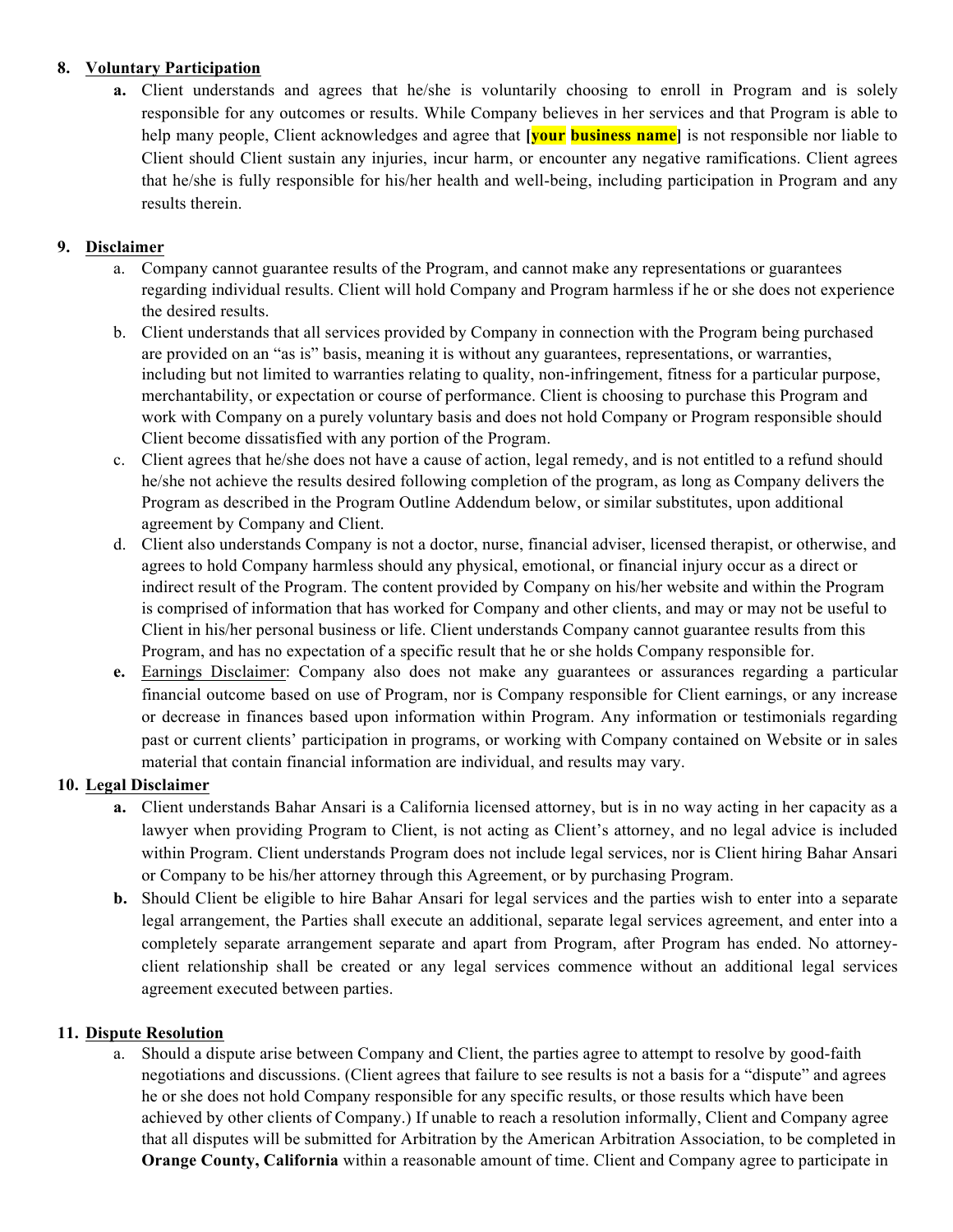the arbitration process in good faith and in a manner that will effectively and efficiently resolve the dispute at hand, including the exchange of any materials, documents, or information. The decision made by the arbitrator is to be final and binding on both parties, and is not to be appealed or otherwise set aside. It is to be enforceable in any court of proper jurisdiction as a judgement of law or decree.

#### **12. Applicable Law**

a. This Agreement shall be governed by and under control of the laws of California regardless of conflict of law principles, and regardless of location of Client. Client understands this and agrees that the laws of California are to be applicable here.

#### **13. Amendments**

a. This agreement is not to be altered, amended, changed, extended, or considered waived without execution of an additional addendum signed by both Client and Company, or a party authorized to sign on behalf of either party.

Client and Company agree this Agreement constitutes the entire agreement between Company and Client, taking place of and superseding any and all prior agreements, discussions, correspondence, or proposals between parties. Client understands that if a portion of the Program or an expectation is not included in this Agreement, it does not apply and is not included within the Program. Client has taken any necessary measures to discuss further and have any questions answered by Company or Company's team, and is in full agreement with the terms outlined herein. This Agreement may be signed in counterparts and sent electronically, and electronic signatures may be considered as originals.

|                                          | Signed: |        |
|------------------------------------------|---------|--------|
| Client Name:                             |         |        |
|                                          |         |        |
|                                          |         | (Date) |
|                                          |         |        |
|                                          |         |        |
|                                          |         | (Date) |
| Addendums: Program Outline; Payment Plan |         |        |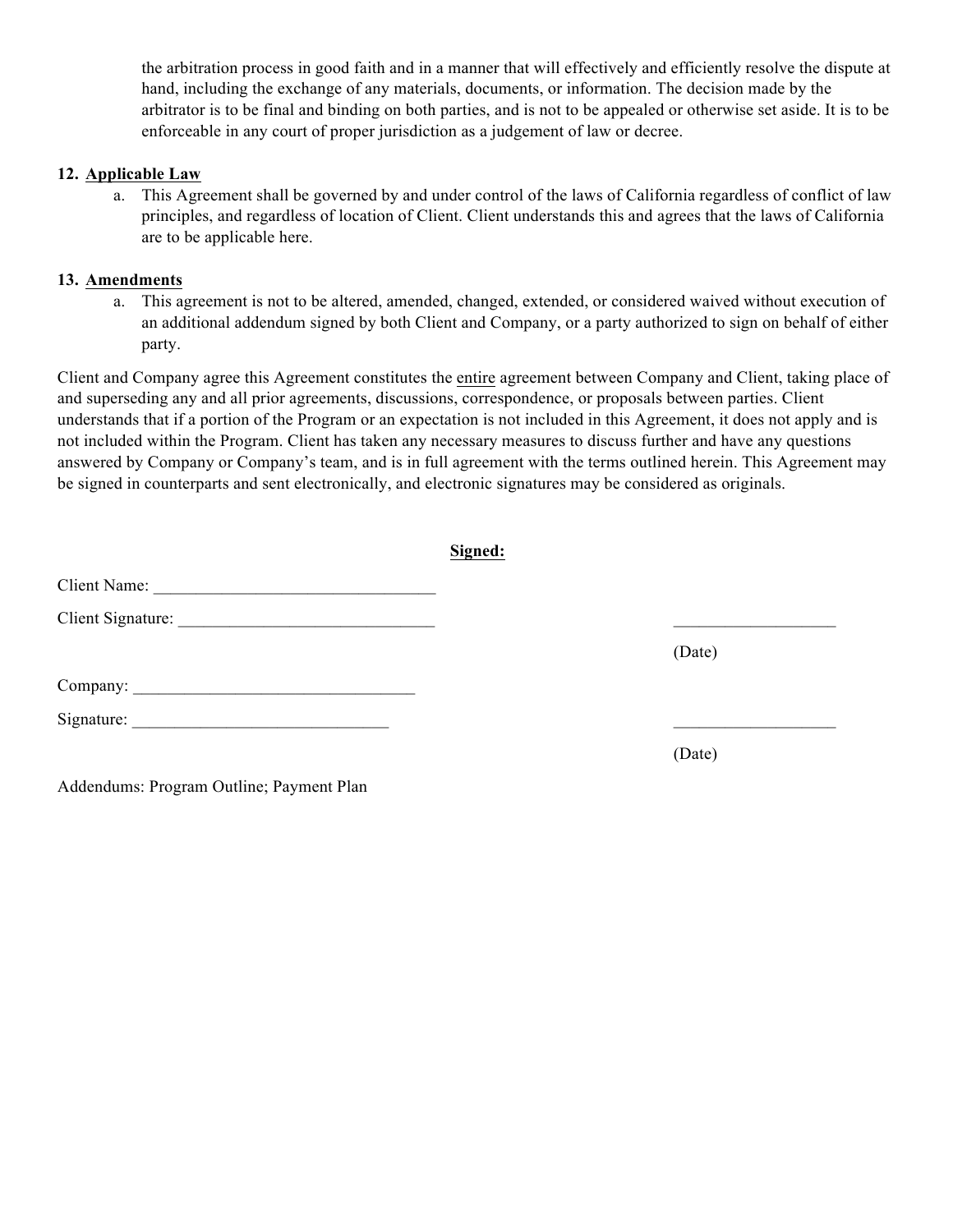### **PROGRAM OUTLINE ADDENDUM**

Client understands, acknowledges, and agrees he/she is purchasing the **[NAME OF PROGRAM.]** Once the Program is purchased and all Agreements are signed, the Program to continue for a period of The work is to begin [START DATE] and run through approximately [END DATE]. During this time, Company will provide the following products and/or services:

- 1. \_\_\_\_\_\_\_\_\_\_\_\_\_\_\_\_\_\_\_\_\_\_\_\_\_\_\_\_\_\_\_\_\_\_\_\_\_\_\_\_\_\_\_\_\_\_\_\_\_\_\_\_\_\_\_\_\_\_\_\_\_\_\_\_\_\_\_\_\_\_\_\_\_\_\_\_\_\_\_\_\_\_\_\_\_\_\_ 2.  $\Box$ 3. 4. \_\_\_\_\_\_\_\_\_\_\_\_\_\_\_\_\_\_\_\_\_\_\_\_\_\_\_\_\_\_\_\_\_\_\_\_\_\_\_\_\_\_\_\_\_\_\_\_\_\_\_\_\_\_\_\_\_\_\_\_\_\_\_\_\_\_\_\_\_\_\_\_\_\_\_\_\_\_\_\_\_\_\_\_\_\_\_  $5.$
- Modules: Company will make available <u>I</u> modules, to be [made available upon purchase of Program, via Membership Site, or however they are to be made available], released [daily, weekly, monthly]. These Modules are intended to release proprietary information created by Company for personal benefit of Client. Client agrees and understands that he/she is not to share, copy, distribute, or otherwise use (other than that which is expressly allowed) the information provided to her as a result of her participation in the program.
- **Private Calls**: Client understands he/she is entitled to [NUMBER OF PRIVATE CALLS] [LENGTH OF CALL] private calls with Company on a [DAILY/WEEKLY/MONTHLY] basis as part of the Program. Client understands he/she is to schedule each call with Company via [mode of communication].
	- Should Company need to reschedule call, Company will do everything possible to provide client with as much notice as possible, and to reschedule to a mutually agreeable time. If Client is unable to attend the call, he/she agrees to cancel or reschedule at least 24 hours before the scheduled sessions. If cancelation is made within 24 hours of the scheduled call, Company will take reasonable measures to reschedule call for Client. If Client is a "no show" for the call and does not provide any advance notice that he/she will not able to make the call, Client understands Company is entitled to cancel the call without rescheduling, and may cause Client to forfeit the call.

**Signed:** 

Client Name: \_\_\_\_\_\_\_\_\_\_\_\_\_\_\_\_\_\_\_\_\_\_\_\_\_\_\_\_\_\_\_\_\_\_\_\_\_

Client Signature: \_\_\_\_\_\_\_\_\_\_\_\_\_\_\_\_\_\_\_\_\_\_\_\_\_\_\_\_\_\_\_\_\_\_ Date: \_\_\_\_\_\_\_\_\_\_\_\_\_\_\_\_\_\_\_\_\_\_\_\_